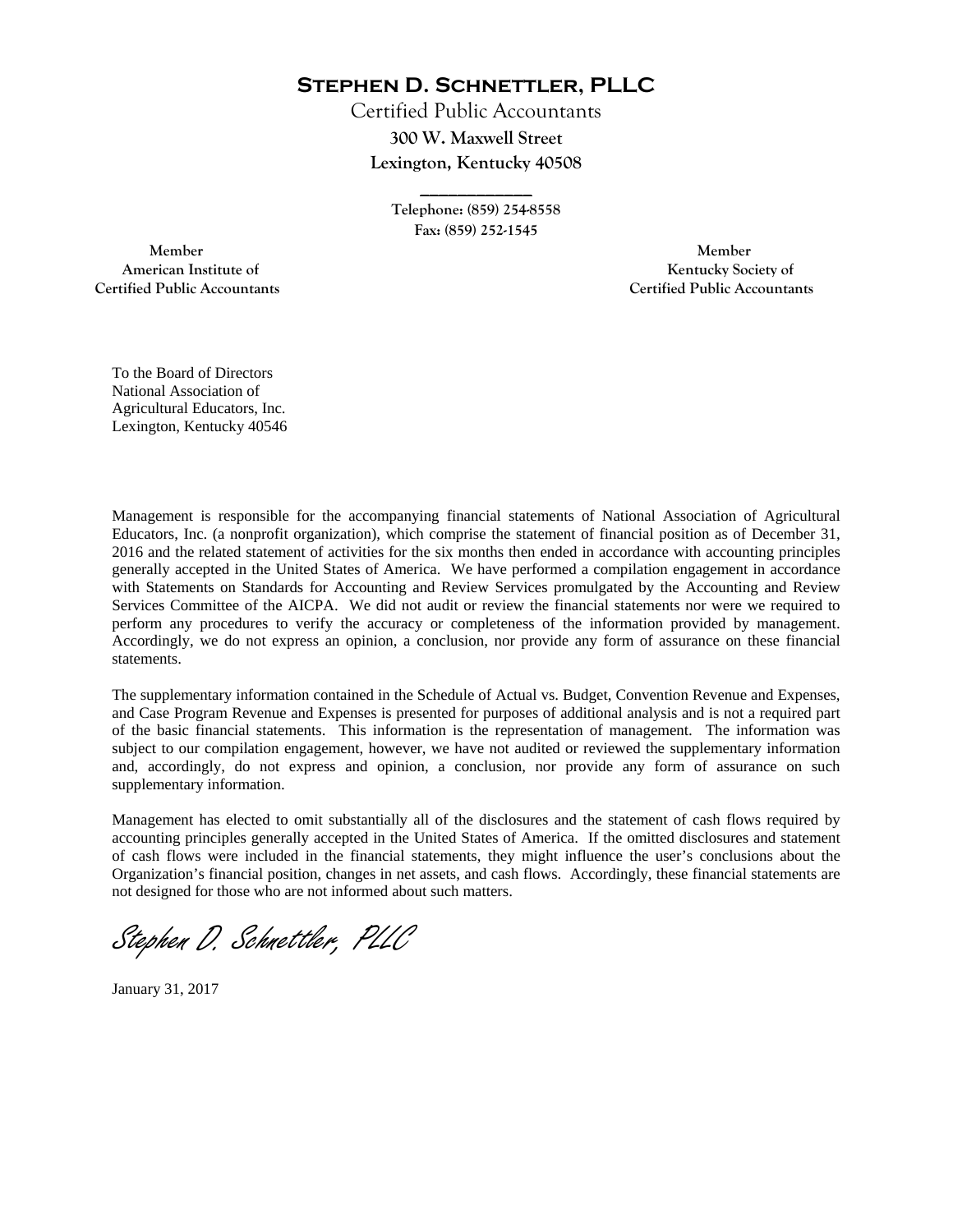# NATIONAL ASSOCIATION OF AGRICULTURAL EDUCATORS, INC. **Statement of Financial Position** December 31, 2016

| <b>ASSETS</b>                         |                 |
|---------------------------------------|-----------------|
| Cash on deposit                       | \$<br>315,181   |
| Investments - operating fund          | 633,306         |
| Investments - life membership fund    | 215,811         |
| Accounts receivable                   | 176,022         |
| Inventory                             | 5,000           |
| Prepaid expenses                      | 274,362         |
| Property and equipment - CASE         | 494             |
| Property and equipment                | 10,653          |
| <b>TOTAL ASSETS</b>                   | \$<br>1,630,829 |
| <b>LIABILITIES AND NET ASSETS</b>     |                 |
| <b>LIABILITIES</b>                    |                 |
| Accounts payable                      | \$<br>11,918    |
| Accrued leave payable                 | 41,327          |
| Other current liabilities             | 4,378           |
| <b>TOTAL LIABILITIES</b>              | 57,623          |
| <b>NET ASSETS</b>                     |                 |
| Unrestricted net assets:              |                 |
| Current operation                     | 974,950         |
| Board designated for special purposes | 212,795         |
| Temporarily restricted net assets     | 1,020           |
| <b>CASE Project</b>                   | 384,441         |
| <b>TOTAL NET ASSETS</b>               | 1,573,206       |
| TOTAL LIABILITIES AND NET ASSETS      | \$<br>1,630,829 |

SEE ACCOMPANYING ACCOUNTANT'S REPORT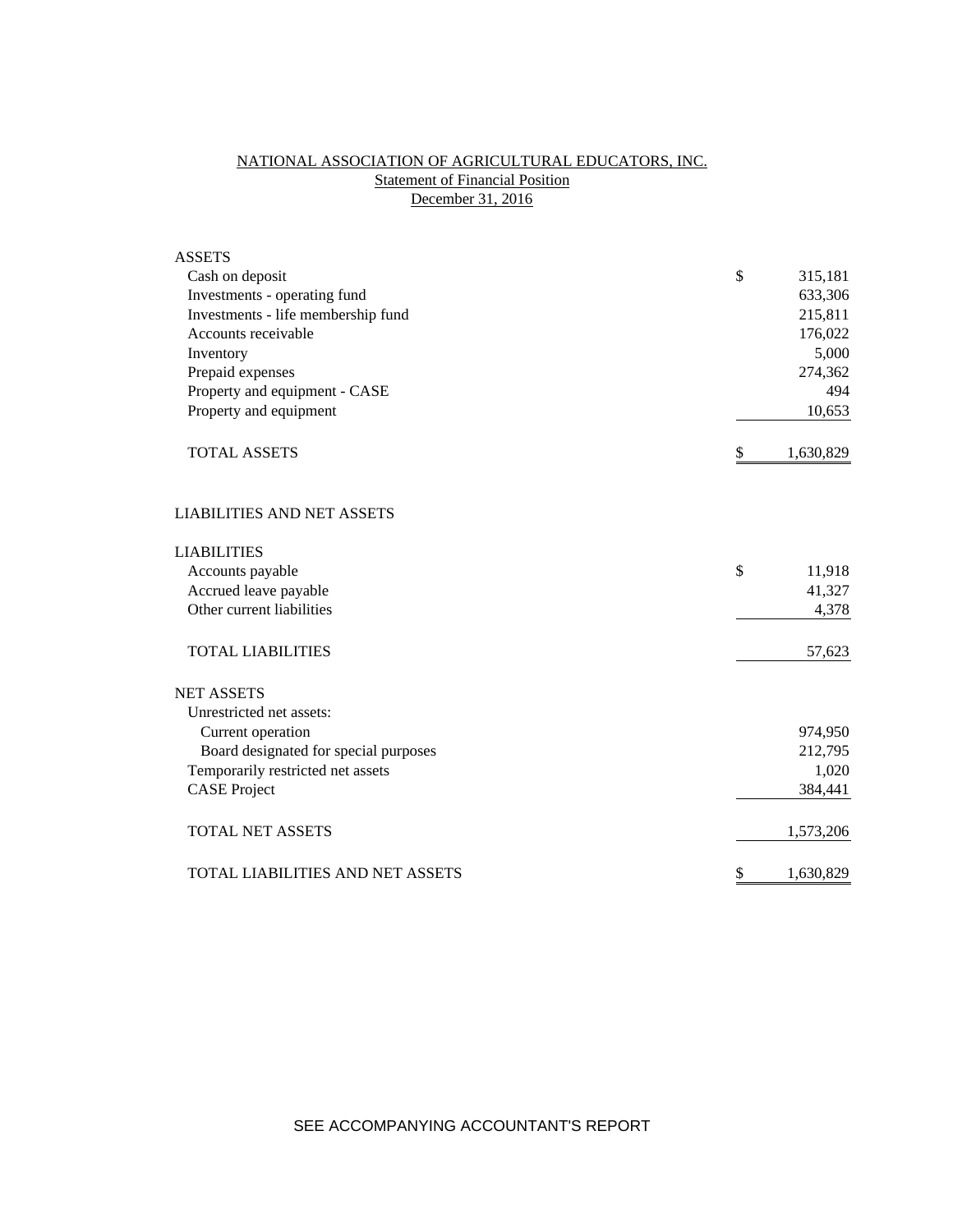### NATIONAL ASSOCIATION OF AGRICULTURAL EDUCATORS, INC. **Statement of Activities** For the Six Months ended December 31, 2016

|                                       |         | Unrestricted   |               |             |               |                 |
|---------------------------------------|---------|----------------|---------------|-------------|---------------|-----------------|
|                                       | Current |                | Board         | Temporarily | CASE          |                 |
|                                       |         | Operations     | Designated    | Restricted  | Project       | Total           |
| Revenue, Gains and Losses             |         |                |               |             |               |                 |
| Membership dues                       | \$      | 304,179        | \$<br>4,380   | \$          | \$            | \$<br>308,559   |
| Convention registration               |         | 65,569         |               |             |               | 65,569          |
| Sponsorship and awards                |         | 17,250         |               |             |               | 17,250          |
| Merchandise sales                     |         | 3,014          |               |             |               | 3,014           |
| Contributions                         |         |                |               | 50          |               | 50              |
| Management fees                       |         |                |               |             |               |                 |
| Net realized and unrealized           |         |                |               |             |               |                 |
| gains (losses) on securities          |         | 50,904         |               |             |               | 50,904          |
| Interest and dividends                |         | 11,143         |               |             |               | 11,143          |
| FFA Foundation projects               |         | 44,600         |               |             |               | 44,600          |
| CASE Program income                   |         |                |               |             | 934,138       | 934,138         |
| Other income                          |         | 77,892         |               |             |               | 77,892          |
| Total Revenue, Gaines and Losses      |         | 574,551        | 4,380         | 50          | 934,138       | 1,513,119       |
| Net Assets Released from Restrictions |         |                |               |             |               |                 |
| Total Revenue, Gains and Losses       |         |                |               |             |               |                 |
| and Reclassifications                 |         | 574,551        | 4,380         | 50          | 934,138       | 1,513,119       |
| Expenses                              |         |                |               |             |               |                 |
| General expenses                      |         | 619,661        |               |             |               | 619,661         |
| FFA Foundation projects               |         | 6,097          |               |             |               | 6,097           |
| <b>CASE Program expenses</b>          |         | $\overline{a}$ |               |             | 1,051,492     | 1,051,492       |
| Convention expenses                   |         | 20,382         |               |             |               | 20,382          |
| Total expenses                        |         | 646,140        |               |             | 1,051,492     | 1,697,632       |
| INCREASE (DECREASE) IN NET ASSETS     |         | (71, 589)      | 4,380         | 50          | (117, 354)    | (184, 513)      |
| NET ASSETS AT BEGINNING OF PERIOD     |         | 1,046,539      | 208,415       | 970         | 501,795       | 1,757,719       |
| NET ASSETS AT END OF PERIOD           | \$      | 974,950        | \$<br>212,795 | \$<br>1,020 | \$<br>384,441 | \$<br>1,573,206 |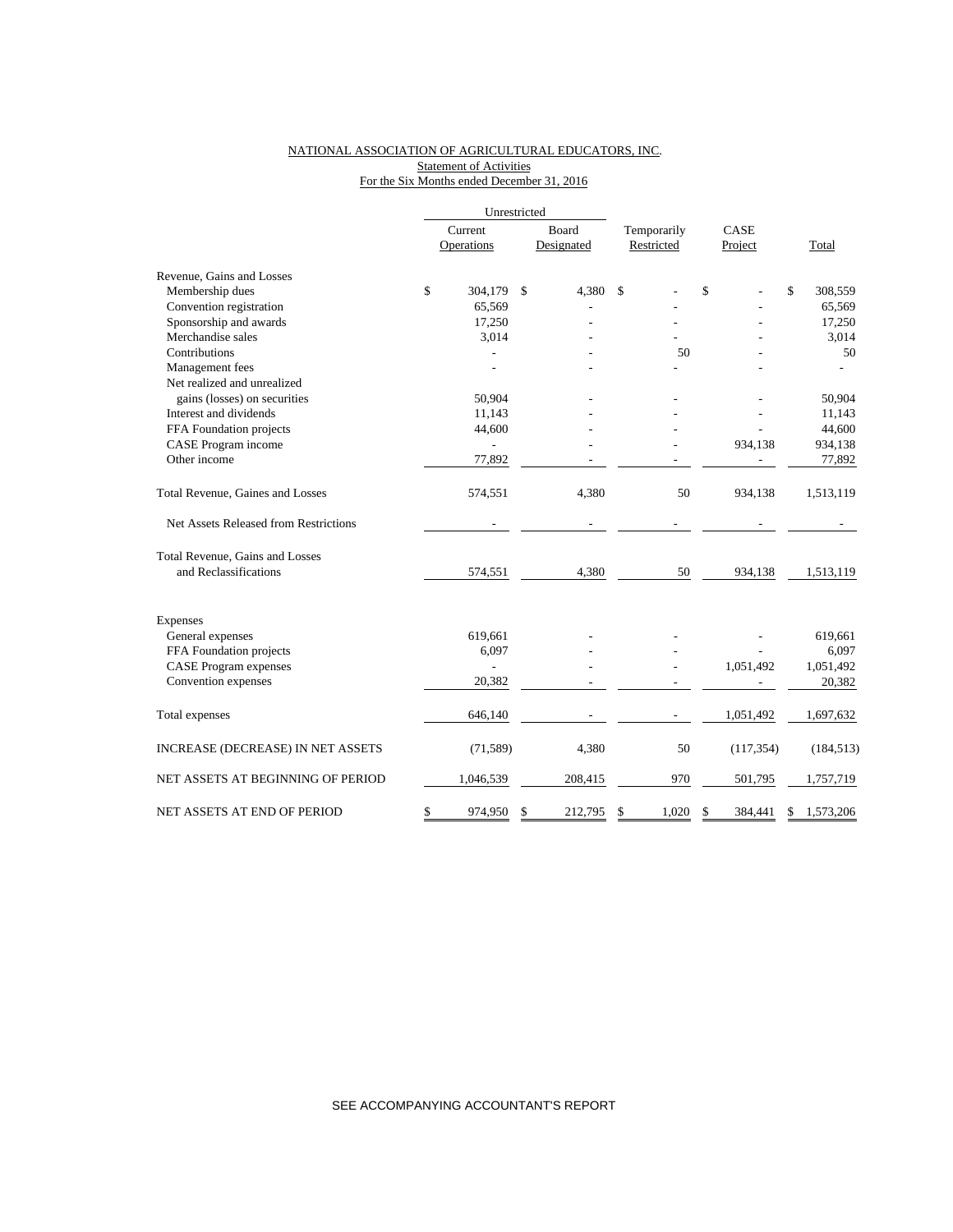## NATIONAL ASSOCIATION OF AGRICULTURAL EDUCATORS, INC. Schedule of Actual vs. Budget

For the One and Six Months Ended December 31, 2016

|                                                           | <b>MONTH</b><br><b>ACTUAL</b> | <b>MONTH</b><br><b>BUDGET</b> | <b>MONTH</b><br><b>\$VARIANCE</b> | YEAR TO DATE<br>ACTUAL   | <b>YEAR</b><br><b>BUDGET</b> | <b>YEAR</b><br><b>\$VARIANCE</b> |
|-----------------------------------------------------------|-------------------------------|-------------------------------|-----------------------------------|--------------------------|------------------------------|----------------------------------|
| <b>REVENUE</b>                                            |                               |                               |                                   |                          |                              |                                  |
| Member dues                                               | \$<br>44,539 \$               | 32,907                        | \$<br>$11,632$ \$                 | 301,359                  | \$<br>394,880                | \$<br>(93, 521)                  |
| Corporate membership dues                                 | 750                           | 2,563                         | (1, 813)                          | 7,200                    | 30,750                       | (23, 550)                        |
| Delmar scholarships                                       | ÷,                            | 625                           | (625)                             | $\sim$                   | 7,500                        | (7,500)                          |
| Foundation management fees                                | $\overline{a}$                | 7,917                         | (7, 917)                          | $\sim$                   | 95,000                       | (95,000)                         |
| Interest and dividends                                    | 3,344                         | 2,917                         | 427                               | 8,418                    | 35,000                       | (26, 582)                        |
| Net realized and unrealized                               |                               |                               |                                   |                          |                              |                                  |
| gains (losses) on securities                              | 5,083                         | $\omega$                      | 5,083                             | 50,904                   |                              | 50,904                           |
| Merchandise sales                                         | 1,128                         | 833                           | 295                               | 3,014                    | 10,000                       | (6,986)                          |
| Investment income, Life Fund                              | 1,063                         | 917<br>$\sim$                 | 146                               | 2,725                    | 11,000                       | (8,275)                          |
| Contributions, Legislative Fund                           | ÷,                            | 833                           | 9,167                             | 50                       |                              | 50                               |
| Miscellaneous income                                      | 10,000<br>2,327               | 125                           | 2,202                             | 30,500<br>2,327          | 10,000<br>1,500              | 20,500<br>827                    |
| Scholarship raffle proceeds<br>National Teach Ag Campaign | $\overline{\phantom{a}}$      | 37,500                        | (37,500)                          | 10,932                   | 450,000                      | (439,068)                        |
| Teacher crisis fund                                       | 4,355                         | $\overline{\phantom{a}}$      | 4,355                             | 16,411                   |                              | 16,411                           |
| <b>BFRDP</b> Grant                                        | $\blacksquare$                | $\blacksquare$                | ÷,                                | $\blacksquare$           |                              | $\overline{\phantom{a}}$         |
| AEM business manager stipend                              |                               | 333                           | (333)                             |                          | 4,000                        | (4,000)                          |
| DuPont agriscience revenue                                | 350                           | $\overline{\phantom{a}}$      | 350                               | 350                      | L,                           | 350                              |
| DuPont - non foundation                                   | 10,200                        |                               | 10,200                            | 10,305                   |                              | 10,305                           |
| CASE management fee                                       | $\Box$                        | 2,000                         | (2,000)                           | $\overline{\phantom{a}}$ | 24,000                       | (24,000)                         |
| Council MMM management fee                                | $\overline{a}$                | 417                           | (417)                             | L,                       | 5,000                        | (5,000)                          |
| Teach AG non-foundation revenue                           | 150                           |                               | 150                               | 1,987                    | L.                           | 1,987                            |
| FFA Foundation project - TTTK                             |                               | 3,875                         | (3,875)                           | $\bar{\phantom{a}}$      | 46,500                       | (46,500)                         |
| FFA Foundation project - OPAP                             | $\overline{a}$                | 917                           | (917)                             | $\sim$                   | 11,000                       | (11,000)                         |
| FFA Foundation project - OMSP                             |                               | 917                           | (917)                             |                          | 11,000                       | (11,000)                         |
| FFA Foundation project - OT                               |                               | 917                           | (917)                             | $\blacksquare$           | 11,000                       | (11,000)                         |
| FFA Foundation project - OYM                              |                               | 917                           | (917)                             |                          | 11,000                       | (11,000)                         |
| FFA Foundation project - Lifetime Achievement             |                               | 208                           | (208)                             | $\blacksquare$           | 2,500                        | (2,500)                          |
| FFA Foundation project - Outstanding Service Citation     |                               |                               |                                   |                          |                              |                                  |
| FFA Foundation teacher workshop                           | 20,000                        | 1,667                         | 18,333                            | 20,000                   | 20,000                       |                                  |
| FFA Foundation upper division scholarships                |                               | 1,833                         | (1, 833)                          | ÷.                       | 22,000                       | (22,000)                         |
| FFA Foundation Agriscience Teacher                        |                               | 667                           | (667)                             | 24,600                   | 8,000                        | 16,600                           |
| FFA Foundation NATAA/NAII                                 |                               | 10,000                        | (10,000)                          | L.                       | 120,000                      | (120,000)                        |
| FFA Foundation project - XLR8                             |                               | 2,000                         | (2,000)                           | ÷                        | 24,000                       | (24,000)                         |
| FFA Foundation communities of practice                    |                               | 4,783                         | (4,783)                           |                          | 57,400                       | (57, 400)                        |
| FFA Foundation convention internet lounge                 |                               |                               |                                   |                          | L,                           |                                  |
| CASE program net income                                   | (121, 459)                    | $\overline{\phantom{a}}$      | (121, 459)                        | (117, 354)               | L,                           | (117, 354)                       |
| Convention net income                                     | (4,675)                       | 5,005                         | (9,680)                           | 67,517                   | 53,050                       | 14,467                           |
| <b>TOTAL REVENUE</b>                                      | (22, 845)                     | 123,593                       | (146, 438)                        | 441,245                  | 1,476,080                    | (1,034,835)                      |
| <b>EXPENSES</b>                                           |                               |                               |                                   |                          |                              |                                  |
| Salaries                                                  | 49.048                        | 30,331                        | 18,717                            | 239,347                  | 363,967                      | (124, 620)                       |
| Taxes and benefits                                        | 8,045                         | 8,419                         | (374)                             | 46,385                   | 101,023                      | (54, 638)                        |
| Computer service                                          | 1,837                         | 667                           | 1,170                             | 7,387                    | 8,000                        | (613)                            |
| Telephone                                                 | 304                           | 417                           | (113)                             | 2,090                    | 5,000                        | (2,910)                          |
| Accounting                                                | 650                           | 1,317                         | (667)                             | 3,900                    | 15,800                       | (11,900)                         |
| Depreciation                                              | 277                           | 333                           | (56)                              | 1,660                    | 4,000                        | (2,340)                          |
| Rent                                                      | 7,550                         | 629                           | 6,921                             | 7,550                    | 7,550                        | $\sim$                           |
| Insurance                                                 | 854                           | 833                           | 21                                | 4,799                    | 10,000                       | (5,201)                          |
| Legal                                                     | $\Box$                        | 83                            | (83)                              | $\omega_{\rm c}$         | 1,000                        | (1,000)                          |
| Office Supplies                                           | 45                            | 833                           | (788)                             | 1,078                    | 10,000                       | (8,922)                          |
| Bank charges and investment fees                          | ÷,                            | 8                             | (8)                               | 3,827                    | 100                          | 3,727                            |
| Printing, general                                         | 778                           | 250                           | 528                               | 2,031                    | 3,000                        | (969)                            |
| Staff training<br>Taxes and licenses                      | $\omega$                      | $42\,$<br>$\,$ 8 $\,$         | (42)<br>(8)                       | $\sim$<br>$\omega$       | 500<br>100                   | (500)<br>(100)                   |
| Membership and contributions                              |                               | 1,667                         | (1,667)                           | 7,742                    | 20,000                       | (12, 258)                        |
| Travel, staff                                             |                               | 2,917                         | (2,917)                           | 2,141                    | 35,000                       | (32, 859)                        |
| Promotion and marketing                                   |                               | 1,250                         | (1,250)                           | 10,057                   | 15,000                       | (4,943)                          |
| Merchandise and diaries                                   |                               | 208                           | (208)                             | 2,049                    | 2,500                        | (451)                            |
| Photocopying                                              |                               | $\,8\,$                       | (8)                               |                          | 100                          | (100)                            |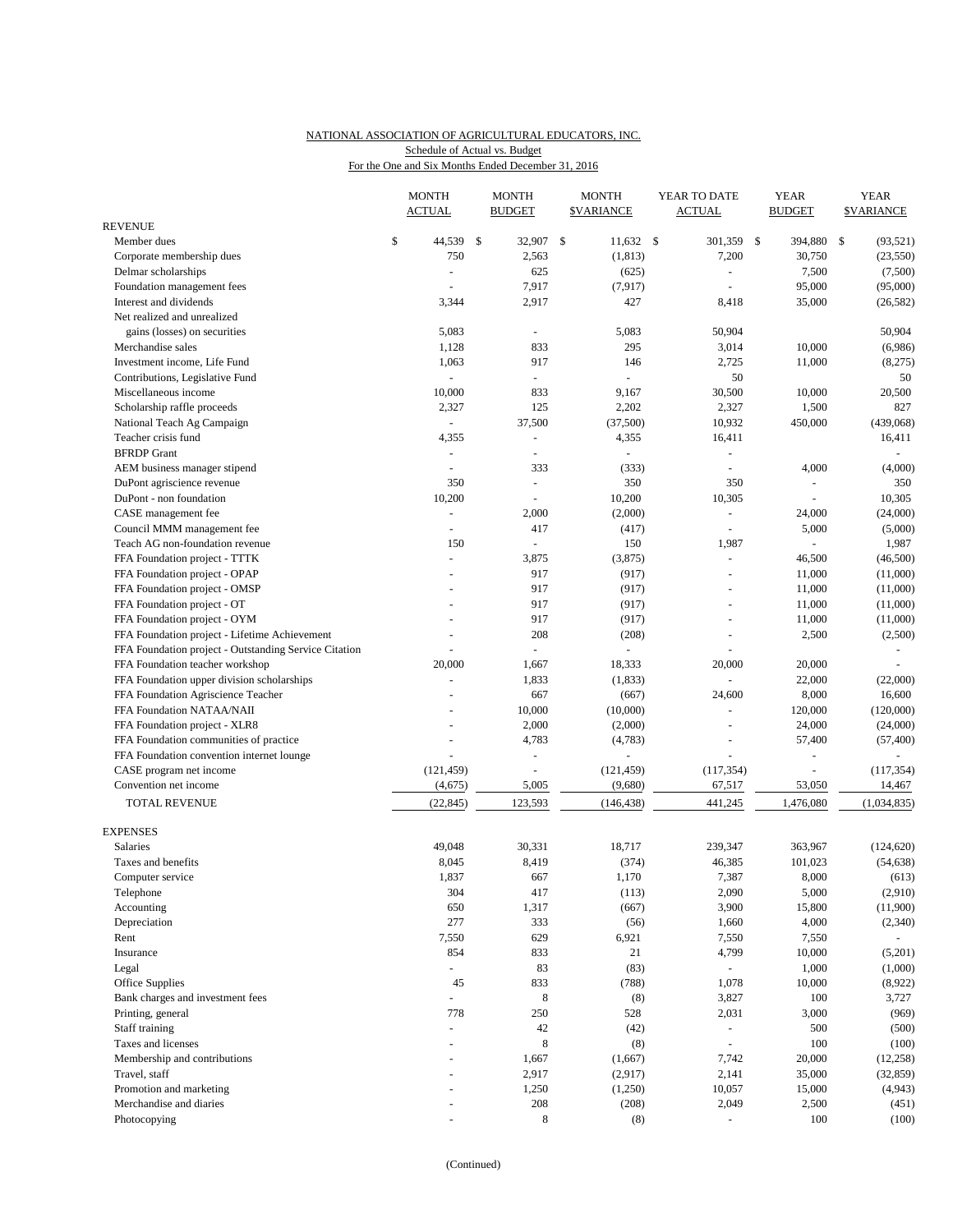## NATIONAL ASSOCIATION OF AGRICULTURAL EDUCATORS, INC. Schedule of Actual vs. Budget

For the One and Six Months Ended December 31, 2016

|                                                       | <b>MONTH</b><br><b>ACTUAL</b> | <b>MONTH</b><br><b>BUDGET</b> | <b>MONTH</b><br><b>\$VARIANCE</b> | YEAR TO DATE<br><b>ACTUAL</b> | <b>YEAR</b><br><b>BUDGET</b> | <b>YEAR</b><br><b>\$VARIANCE</b> |
|-------------------------------------------------------|-------------------------------|-------------------------------|-----------------------------------|-------------------------------|------------------------------|----------------------------------|
| Postage, general                                      | 623                           | 542                           | 81                                | 1,953                         | 6,500                        | (4,547)                          |
| Professional liability insurance                      |                               | 3,183                         | (3, 183)                          | 38,775                        | 38,200                       | 575                              |
| Public relations                                      |                               | 83                            | (83)                              | 87                            | 1,000                        | (913)                            |
| Scholarships                                          | 3.000                         | 2,583                         | 417                               | 12,000                        | 31,000                       | (19,000)                         |
| Travel, regional secretaries                          | 932                           | 1,500                         | (568)                             | 1,267                         | 18,000                       | (16, 733)                        |
| Travel, board of directors                            | L.                            | 3,333                         | (3, 333)                          | 10,063                        | 40,000                       | (29, 937)                        |
| Nat'l Teach Ag Campaign                               | 13,752                        | 34,167                        | (20, 415)                         | 145,543                       | 410,000                      | (264, 457)                       |
| FFA Foundation project - TTTK                         | 1,296                         | 3,875                         | (2,579)                           | 3,355                         | 46,500                       | (43, 145)                        |
| FFA Foundation project - OPAP                         | ÷,                            | 917                           | (917)                             | 844                           | 11,000                       | (10, 156)                        |
| FFA Foundation project - OMSP                         | $\blacksquare$                | 917                           | (917)                             | 384                           | 11,000                       | (10,616)                         |
| FFA Foundation project - OT                           |                               | 917                           | (917)                             | 719                           | 11,000                       | (10, 281)                        |
| FFA Foundation project - OYM                          | 460                           | 917                           | (457)                             | 460                           | 11,000                       | (10, 540)                        |
| FFA Foundation project - Lifetime achievement         |                               | 208                           | (208)                             | ÷,                            | 2,500                        | (2,500)                          |
| FFA Foundation project - Outstanding service citation |                               | L.                            | ÷                                 | 335                           |                              | 335                              |
| FFA Foundation teacher workshop                       |                               |                               |                                   |                               |                              |                                  |
| FFA Foundation Regional Grants                        |                               |                               |                                   |                               |                              |                                  |
| FFA Foundation Agrisciense Teachers                   |                               |                               |                                   |                               |                              |                                  |
| FFA Foundation XLR8                                   | 605                           | 2,000                         | (1, 395)                          | 2,771                         | 24,000                       | (21, 229)                        |
| FFA Foundation convention internet lounge             | ÷.                            | $\overline{\phantom{a}}$      | ÷,                                |                               |                              |                                  |
| DuPont Agriscience                                    | 1,137                         | 667                           | 470                               | 27,793                        | 8,000                        | 19,793                           |
| Regional grants                                       |                               | $\blacksquare$                | $\overline{a}$                    |                               |                              |                                  |
| NPS expense                                           |                               | 417                           | (417)                             |                               | 5,000                        | (5,000)                          |
| Webinar expense                                       |                               | 100                           | (100)                             |                               | 1,200                        | (1,200)                          |
| Teacher crisis fund                                   | 500                           | L.                            | 500                               | 4,000                         |                              | 4,000                            |
| Communities of practice expense                       |                               | 3,167                         | (3,167)                           | 15,000                        | 38,000                       | (23,000)                         |
| Substitute teacher hire behinds                       |                               | 42                            | (42)                              |                               | 500                          | (500)                            |
| Website                                               | 1,050                         | 1,083                         | (33)                              | 6,531                         | 13,000                       | (6, 469)                         |
| NATAA stipends                                        | ä,                            | 10,000                        | (10,000)                          | 8,750                         | 120,000                      | (111,250)                        |
| <b>BFRDP</b> expense                                  | ÷                             | ÷,                            | ÷,                                | $\overline{a}$                |                              |                                  |
| <b>BFPD</b> contract labor                            | ä,                            | L.                            | L.                                | L,                            |                              |                                  |
| Credit card expense                                   | 698                           | 208                           | 490                               | 2,983                         | 2,500                        | 483                              |
| Storage                                               | 102                           |                               | 102                               | 102                           |                              | 102                              |
| Miscellaneous                                         |                               |                               | ä,                                | ÷.                            |                              | $\sim$                           |
| <b>TOTAL EXPENSES</b>                                 | 93,543                        | 121,046                       | (27, 503)                         | 625,758                       | 1,452,540                    | (826, 782)                       |
| NET INCOME (LOSS)                                     | \$<br>(116, 388)              | -S<br>2,547                   | \$<br>$(118, 935)$ \$             | $(184, 513)$ \$               | 23,540                       | <sup>\$</sup><br>(208, 053)      |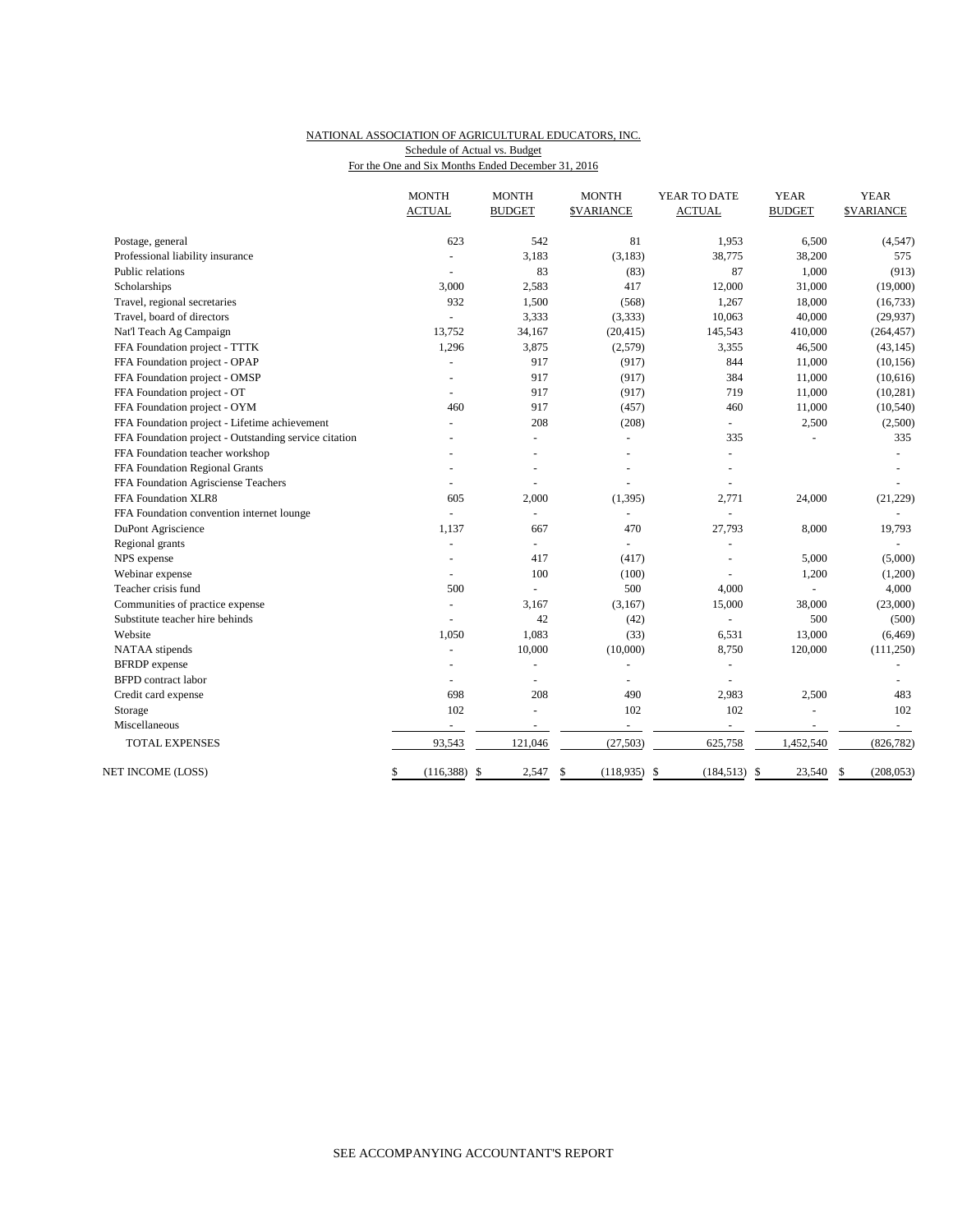### NATIONAL ASSOCIATION OF AGRICULTURAL EDUCATORS, INC. Schedule of Convention Revenue and Expenses For the One and Six Months Ended December 31, 2016

|                                           | <b>MONTH</b><br><b>ACTUAL</b> | <b>MONTH</b><br><b>BUDGET</b> | <b>MONTH</b><br><b>SVARIANCE</b> | YEAR TO DATE<br><b>ACTUAL</b> | <b>YEAR</b><br><b>BUDGET</b> | <b>YEAR</b><br><b>SVARIANCE</b> |  |
|-------------------------------------------|-------------------------------|-------------------------------|----------------------------------|-------------------------------|------------------------------|---------------------------------|--|
| <b>REVENUE</b>                            |                               |                               |                                  |                               |                              |                                 |  |
| Convention, registration                  | \$                            | \$<br>9,583                   | $\mathbf{s}$<br>$(9,583)$ \$     | 65,569                        | 115,000<br>\$.               | (49, 431)<br>- \$               |  |
| Convention, trade show                    |                               |                               |                                  | 1,800                         |                              | 1,800                           |  |
| Convention, sponsorships - FFA Foundation |                               | 4,583                         | (4,583)                          | 3,280                         | 55,000                       | (51, 720)                       |  |
| Convention, host state social             |                               |                               |                                  |                               |                              |                                 |  |
| Convention, sponsorships                  |                               | 1,333                         | (1, 333)                         | 17,250                        | 16,000                       | 1,250                           |  |
| <b>TOTAL REVENUE</b>                      |                               | 15,499                        | (15, 499)                        | 87,899                        | 186,000                      | (98, 101)                       |  |
| <b>EXPENSES</b>                           |                               |                               |                                  |                               |                              |                                 |  |
| Convention, plaques and trophies          |                               | 242                           | (242)                            | 118                           | 2,900                        | (2,782)                         |  |
| Convention, printing                      |                               |                               |                                  | 3,775                         |                              | 3,775                           |  |
| Convention, awards                        |                               |                               |                                  | 5,470                         | 7.000                        | (1,530)                         |  |
| Convention, meal functions                |                               | 833                           | (833)                            |                               | 10,000                       | (10,000)                        |  |
| Convention, promotion and marketing       |                               | 208                           | (208)                            | 3,844                         | 2,500                        | 1,344                           |  |
| Convention, postage and shipping          | 2.328                         | 333                           | 1.995                            | 2,328                         | 4.000                        | (1,672)                         |  |
| Convention, equipment rental              |                               | 1,583                         | (1, 583)                         |                               | 19,000                       | (19,000)                        |  |
| Convention, host state social             |                               |                               |                                  |                               |                              |                                 |  |
| Convention, committee expense             | 670                           | 379                           | 291                              | 2,010                         | 4,550                        | (2,540)                         |  |
| Convention, sponsorships - FFA Foundation |                               | 4,583                         | (4,583)                          |                               | 55,000                       | (55,000)                        |  |
| Convention, travel/board of directors     | 1.926                         | 1,333                         | 593                              | 3.102                         | 16,000                       | (12,898)                        |  |
| Convention, staff travel                  | (249)                         | 1,000                         | (1,249)                          | (265)                         | 12,000                       | (12, 265)                       |  |
| <b>TOTAL EXPENSES</b>                     | 4,675                         | 10,494                        | (5, 819)                         | 20,382                        | 132,950                      | (112, 568)                      |  |
| <b>NET INCOME (LOSS)</b>                  | (4,675)                       | 5,005<br>S                    | (9,680)<br>S                     | \$<br>67,517                  | 53,050<br>S                  | 14,467<br>S.                    |  |

SEE ACCOMPANYING ACCOUNTANT'S REPORT